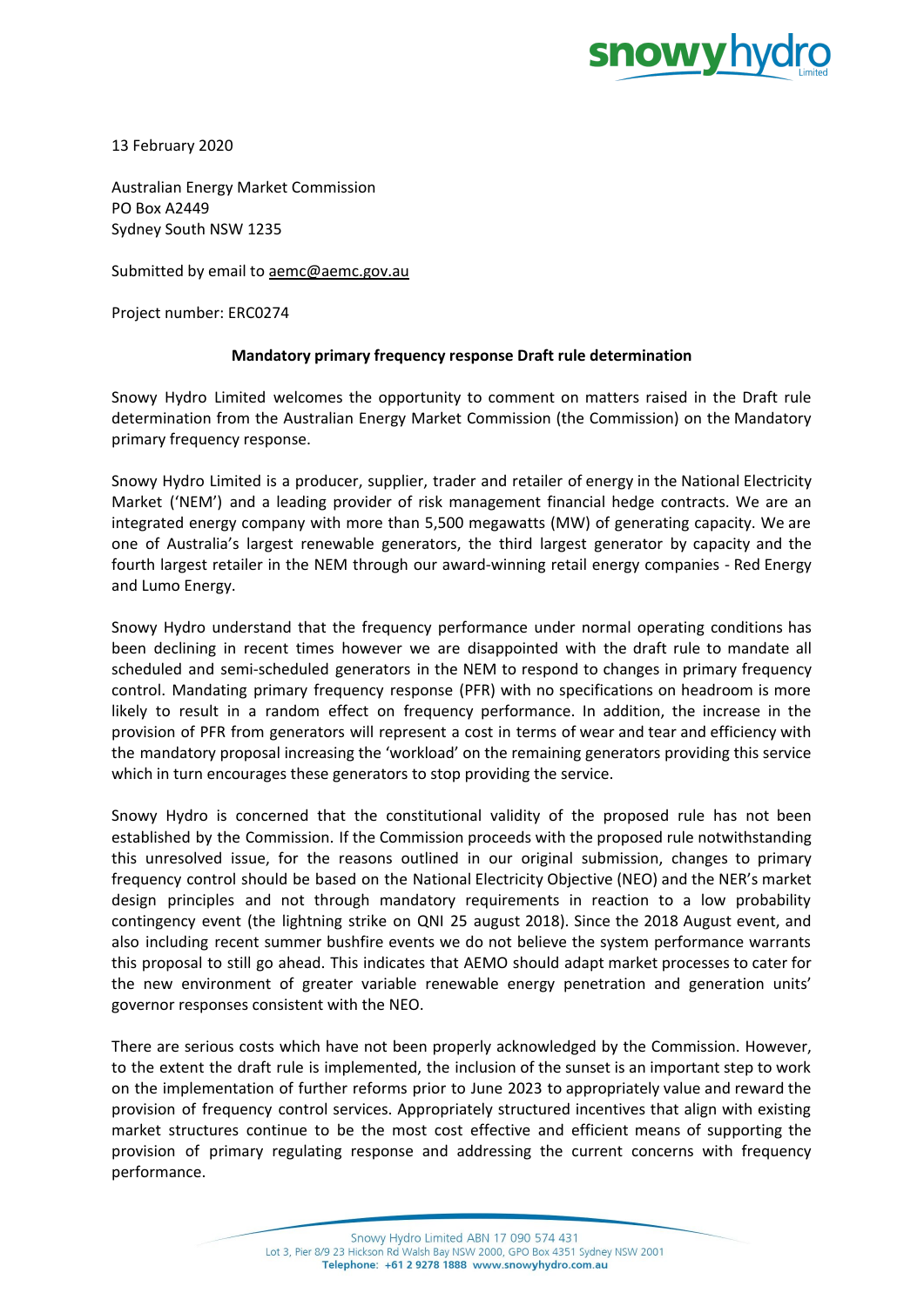The Commission has correctly recognised *"that a mandatory requirement for narrow band PFR is not a complete solution and, on its own, will not incentivise the provision of primary frequency response".* Snowy Hydro believes that the Commission should consider a market based mechanism, appropriately aligned with power system stability fundamentals that enables a technically sound solution through the most efficient allocation of resources in the long term. We therefore support the deferral of the draft determination of ERC0263 – Removal of disincentives to PFR which enable markets to be analysed as part of the new work plan.

# **Constitutional Validity**

The Commission has not adequately established the constitutional validity of the proposed rule. It acknowledges that s51(xxxi) of the Constitution applies to the NER as applied in the offshore areas of the States, and in the Territories, but appears to disclaim this prohibition on the basis that it does not "*constitute a general limit on the AEMC's rule-making power*." However, the fact that the s51(xxxi) does not apply to every jurisdiction in which the NER is imposed does not resolve, and is in fact irrelevant to the resolution of, the constitutional issue at hand. The Commission has conceded that the proposed rule enlivens s51(xxxi), and it is therefore incumbent on the Commission to address this issue before it issues a final determination on this rule change.

The Commission's consideration of whether or not the proposed rule constitutes an "acquisition of property" for the purposes of s51(xxxi) is devoid of legal analysis and insufficient, amounting to no more than a mere declaration that no such acquisition will take place. However, it is accepted authority that the types of property to which s51(xxxi) applies "extends to every species of valuable right and interest, including real and personal property, incorporeal hereditaments such as rents and services, rights of way, rights of profit or use in land of another, and choses in action. And to acquire any such right is rightly described as an "acquisition of property.""<sup>1</sup> The proposed rule requires the forcible provision of primary frequency control from Generators and such provision will result in a identifiable benefit relating to the use of property (being the power stations from which the primary frequency control is supplied).<sup>2</sup> As such, the proposed rule is likely to give rise to a relevant acquisition.

If the Commission fails to adequately address this issue before rendering a final determination, Snowy Hydro will consider further measures to resolve this uncertainty.

### **Deadband**

Snowy Hydro is concerned by the proposal for effective control and resilience of the power system through a narrow response deadband. The suggested allowable deadband to be set at ±0.015Hz is very narrow and a significant change to Australian standards.

The Draft Rule Determination notes that the tight deadband would align with standard international practice. Although these standards are similar to ISO New England and PJM, care must be taken on the unintended consequences which would eventuate from changes such as this as they are costly and risky for the NEM. The generation mix with the international markets are different which would lead to undesirable outcomes to those witnessed overseas.

<sup>1</sup> *Minister of State for the Army v Dalziel* (1944) 68 CLR 261

<sup>2</sup> See *Georgiadis v Australian and Overseas Telecommunications Corporation* (1994) 179 CLR 297 at 305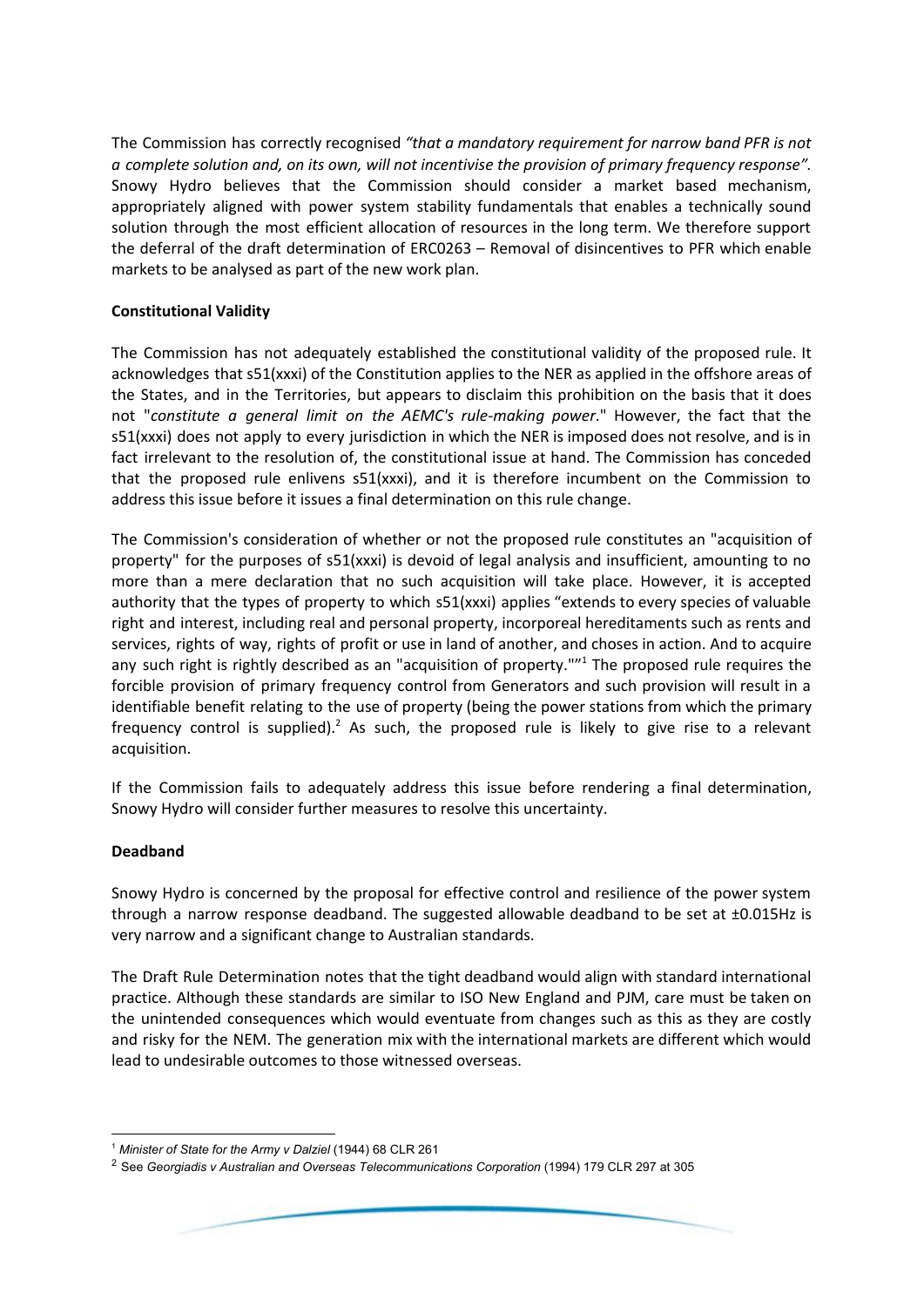A narrower deadband will lead to additional operational and maintenance costs, greater control burden to AEMO and lower operating efficiencies. For these reasons, Snowy Hydro supports the concept of a temporary "safety-net" wide deadband closer to ±0.50 Hz for the case of a very large, non-credible contingent event where current market based methods fail to procure and enable sufficient, geographically separated contingent FCAS. .

A very tight deadband (±0.015Hz) that is well within the frequency range where Regulating FCAS operates (±0.15Hz) will clearly result in commands from the Primary Frequency Control of individual machines interfering with AEMO's AGC - as they are both acting to correct frequency within the same frequency range, at different rates. This interference of control schemes, without significant tuning, heightens the risk of oscillatory behaviour in frequency. Furthermore, Primary Frequency Control of different fuel types have different response curves due to physical differences in actuating governor commands (compare hydro to coal for example). This can lead to further oscillatory behaviour in frequency as the Primary Frequency Control from one fuel type "fights" or interferes with the actions taken by Primary Frequency Control from another fuel type. Thus an overly simplified approach of tightening deadbands without consideration for the interaction of different control schemes is likely to result in more oscillation in frequency within the NOFB which runs counter to Undrill's 2019 advice.

Existing frequency control arrangements were designed around the generation mix at the time, which was around the late 1990s and early 2000s, that included predominantly coal, gas and hydro. The markets have worked well however the arrangements may not reflect the reality of the evolving power system and the increased ability of new technologies to assist in frequency control. It is for this reason Snowy Hydro believes that the market and incentives can provide AEMO's desired tighter governor control of frequency. This would be done through:

- Compensating generators via a spot market to provide Primary Frequency Control within the NOFB;
- and determining a better cost allocation than the current "causer pays" for regulation

### **Sunset to the rule and forward work plan**

The inclusion of the sunset does demonstrate the Commission's commitment to the implementation of further reforms prior to June 2023 to appropriately value and reward the provision of frequency control services. Snowy Hydro believes the Commission should take a clear leadership role through a new review that sets out a pathway to the development of future arrangements to appropriately incentivise and reward frequency control in the NEM. It is important that the Commission work with the ESB, AEMO and industry for a long term solution.

Rule changes have been extended if proposals have not been underway. The Long Notice Reliability and Emergency Reserve Trader (RERT) was originally designed with a sunset clause, with the Commission extending indefinitely. Allowing the mandatory PFR requirement to be extended indefinitely or in any way would increase uncertainty about future market design changes and what they may look like. This uncertainty will only cost consumers in the end. There needs to be a clear review that provides accountability to all the market bodies before that date.

The Draft rule determination fails to highlight that providing primary frequency response through the mandatory approach represents a cost in terms of wear and tear and efficiency and the mandatory proposal increases the 'workload' on the remaining generators providing this service which in turn encourages these generators to stop providing the service. Snowy Hydro would be cautious about any mandatory mechanism that would actually reduce costs.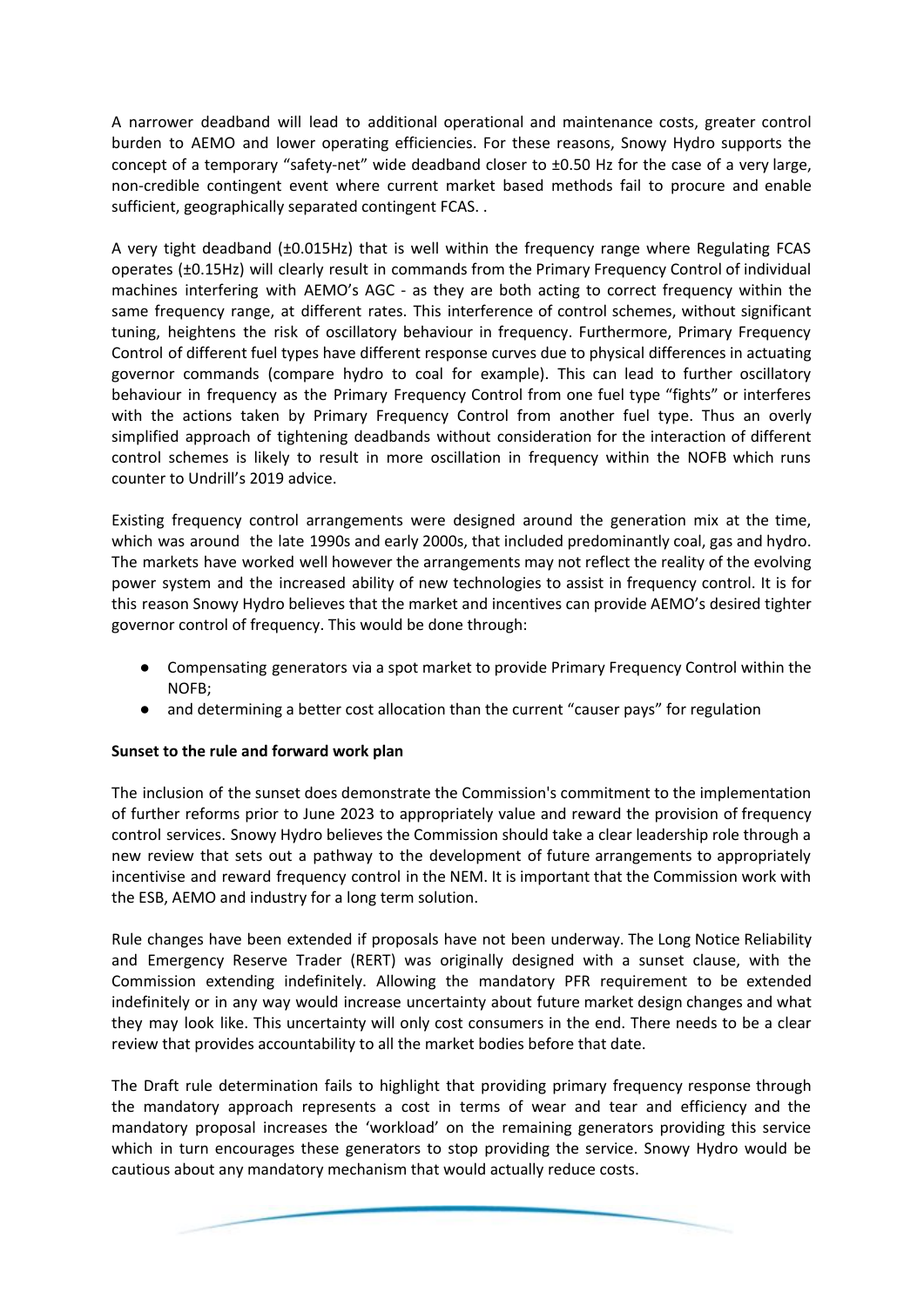*"The Commission recognises that the evolution of the FCAS markets has not kept pace with the system requirements for frequency control and that the implementation of mandatory PFR is now required to support the secure operation of the power system."* Snowy Hydro has kept pace with *3* the FCAS markets that have been provided and should not be made to pay for the consequence of no further work undertaken by AEMO and the Commission to understand the power system requirements for maintaining good frequency control and to reform the existing frequency control frameworks to meet these needs now and in the future. We strongly encourage the Commission to therefore work on a market approach for the PFC market.

The Commission should prioritise the development of a market framework, and if developed earlier than expected then the Commission should sunset the mandatory requirement early. Under no circumstances should the sunset approach be extended.

### **Transparency**

Snowy Hydro agrees with the Commission that "*the market and regulatory arrangements for frequency control should promote transparency and be predictable, so that market participants can make informed and efficient investment and operational decisions. Simple frameworks tend to result in more predictable outcomes and are lower cost to implement, administer and participate in."* The *4* Commission introduces a greater degree of prescription into the exemption framework in the context of improving the practicality, flexibility and transparency of the exemption framework. Snowy Hydro however believes the transparency required from the mandatory PFC rule change on the market is not detailed enough.

Snowy Hydro supports the publishing of a list of exemptions, whether it is the mandated solution or a future appropriate market solution, as there needs to be significant performance reporting from AEMO. We would support a number of live reports that should be presented as part of the obligation. If the Commission and AEMO believe the mandated solution is critical then the market needs transparency on applied frequency deadbands, droop settings, response times, stored energy headroom at all locations so as to display the support delivered.

### **Exemptions**

Snowy Hydro supports the rule for an exemptions framework under 4.4.2B and broadly supports the below criteria listed:

- *1. "the capability of the generating system to operate in frequency response mode;*
- *2. the costs that are likely to be incurred in augmenting the generating system to be able to operate in frequency response mode, relative to the turnover derived from, and operating hours of, the generating system in relation to its operation in the national electricity market;*
- *3. the stability of the generating system when operating in frequency response mode, and the potential impact this may have on power system security;*
- *4. the ongoing costs of operating the generating system in frequency response mode; and*
- *5. any other physical characteristics of the generating system which may affect its ability to operate in frequency response mode, including (but not limited to) dispatch inflexibility profile, operating requirements, or energy constraints" 5*

<sup>&</sup>lt;sup>3</sup> AEMC, Mandatory primary frequency response, Draft rule determination, 19 December 2019, ppiv

<sup>4</sup> AEMC, Mandatory primary frequency response, Draft rule determination, 19 December 2019, pp20

<sup>5</sup> AEMC, Mandatory primary frequency response, Draft rule determination, 19 December 2019, pp47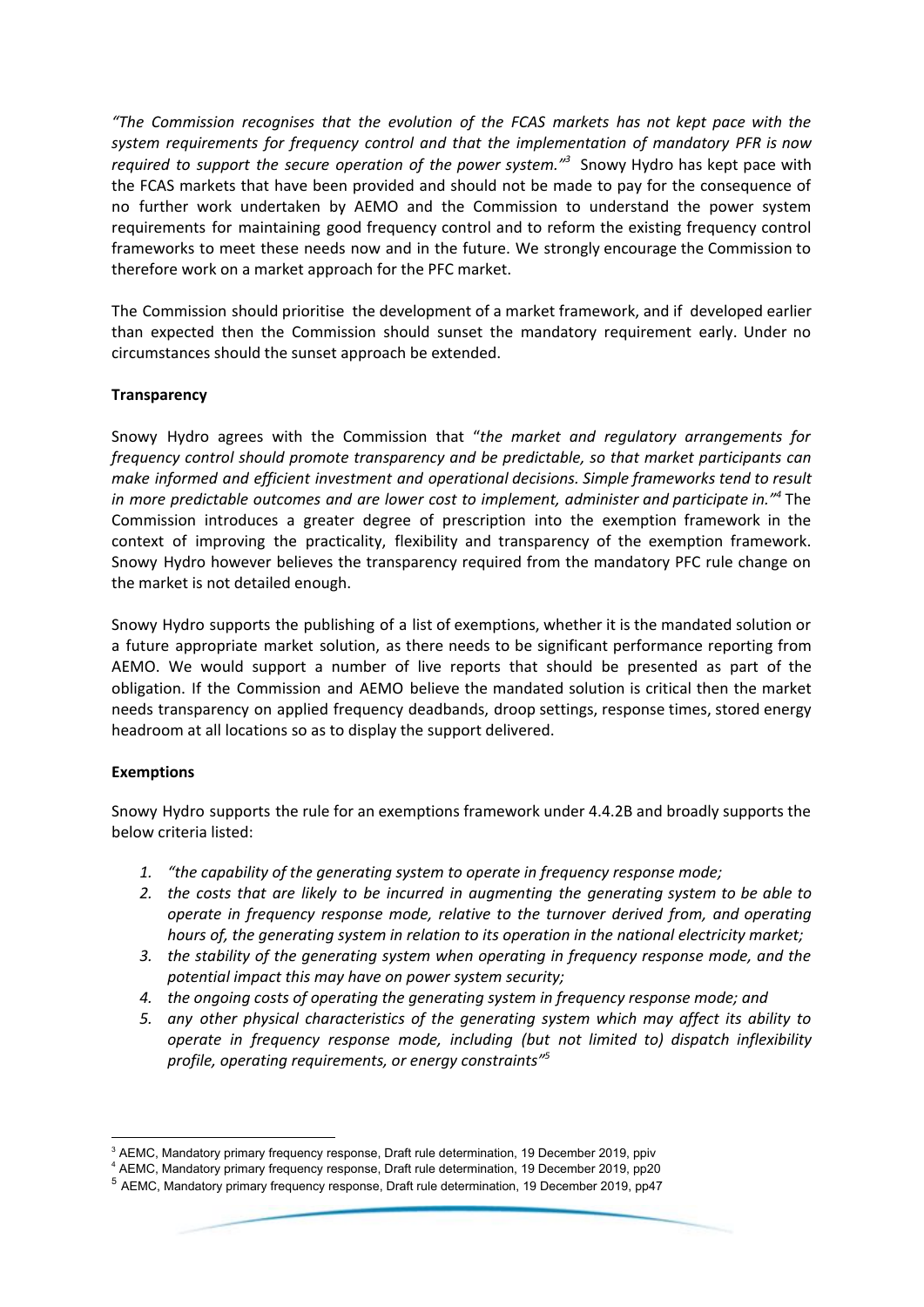The Commission has correctly acknowledged that *"in the absence of an exemption framework some generators may be forced to incur substantial costs for plant upgrades to comply with the PFR requirement."* If the mandatory obligation proceeds then generators can have the degree of flexibility that avoids excessive compliance costs for eligible generation plant with the exemption based on technical and practicality grounds with no inclusions of any technology-type exemptions.

Snowy Hydro believes that the Commission should provide more guidance on what will be exempt, who is eligible and how decisions will be made to exempt certain technologies and require others to provide PFC. Further clarification would provide more certainty and clarity for the market.

# **Performance measurement**

*"The Commission has made a draft rule that does not require the installation of any new or additional equipment for the purpose of verifying compliance with the mandatory PFR requirement, rather AEMO is required to document the audit and testing requirements for the purpose of verifying* compliance through its PFRR.<sup>"6</sup> Snowy Hydro understand the intent for Generators who have not installed the high-speed metering equipment as required to verify performance in the FCAS markets should not be obliged to install it however it is unclear how this would appear to remain open as AEMO will be able to oblige such equipment through its Primary Frequency Response Requirements (PFRR).

Adding high-speed metering equipment across the NEM may improve the situation but the NEM will still remain inflexible and performance will depend on how well the service matches the actual dynamics of the sub-region power system. Snowy Hydro previously noted there is little point in having a very fast service in a part of the NEM that has sufficient inertia. Location of fast acting primary frequency control providers is mainly needed in potential sub-regions, which have low inertia. In stronger parts of the system, the higher costs associated with very fast responding systems is difficult to justify

Under the current market arrangements the AER's approach to strict compliance of dispatch targets has meant that that generators face a regulatory compliance risk with deviations from dispatch targets when providing primary frequency control. The AER however has suggested, consistent with Snowy Hydro's views, that some challenges may arise in implementing and monitoring a mandatory obligation on generators and that this could lead to additional upfront and ongoing costs. Further to this the AER is *"concerned that a requirement for generator to comply with the conditions of the PFRR would mean that the PFR characteristics of each generator would need to be recorded in order to assess compliance and that this may require the installation of high speed monitoring equipment for verification purposes, and associated protocols for data retention."* We believe the concern is *7* warranted and believe the requirement to install high speed monitoring equipment will add further costs to participants.

### **Long term impacts**

As highlighted above, there are generators which can provide primary frequency control at little cost while there are other generators not well set up to provide primary frequency control that would require the installation of specific technology making the projects unviable and could stall the development of new capacity. This in the long term would affect the economic recovery of assets that would impact investment.

<sup>&</sup>lt;sup>6</sup> AEMC, Mandatory primary frequency response, Draft rule determination, 19 December 2019, pp76

<sup>7</sup> AEMC, Mandatory primary frequency response, Draft rule determination, 19 December 2019, pp66